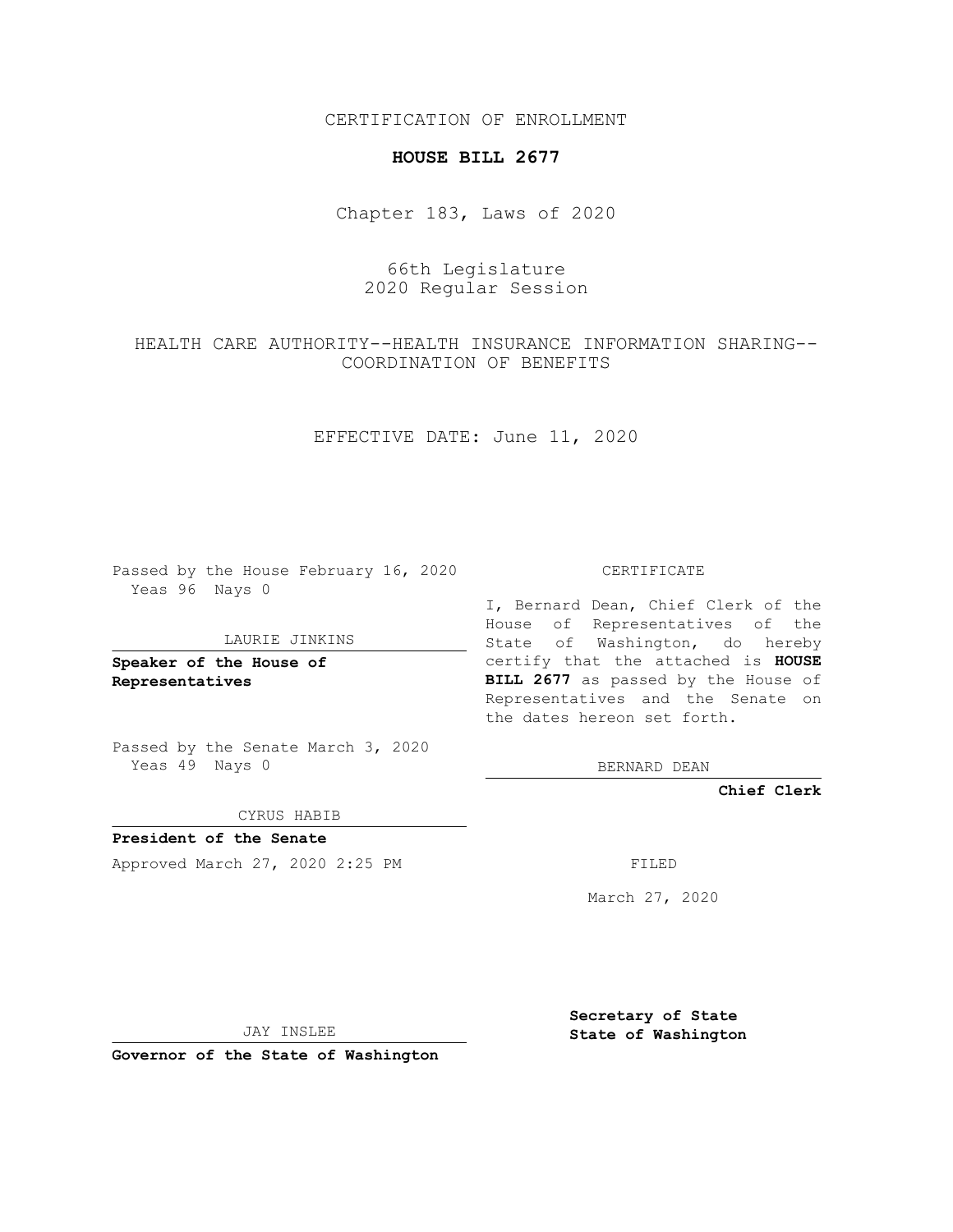#### **HOUSE BILL 2677**

Passed Legislature - 2020 Regular Session

**State of Washington 66th Legislature 2020 Regular Session**

**By** Representatives Chopp, Cody, Tharinger, Leavitt, and Davis; by request of Health Care Authority

Read first time 01/17/20. Referred to Committee on Health Care & Wellness.

1 AN ACT Relating to sharing health insurance information to 2 improve the coordination of benefits between health insurers and the 3 health care authority; and amending RCW 74.09A.020.

4 BE IT ENACTED BY THE LEGISLATURE OF THE STATE OF WASHINGTON:

5 **Sec. 1.** RCW 74.09A.020 and 2011 1st sp.s. c 15 s 119 are each amended to read as follows:6

7 (1) ((The authority shall provide routine and periodic 8 computerized information to)) Health insurers ((regarding client 9 eligibility and coverage information. Health insurers)) shall share 10 all beneficiary eligibility and coverage information with the 11 authority for the purpose of identifying joint beneficiaries. The 12 authority shall use this information to identify joint beneficiaries. 13 ((Identification of joint beneficiaries shall be transmitted to the 14 authority.)) The authority shall use this information to improve 15 accuracy and currency of health insurance coverage and to promote 16 improved coordination of benefits.

 (2) To the maximum extent possible, necessary data elements and a compatible database shall be developed by affected health insurers and the authority. The authority shall establish a representative group of health insurers and state agency representatives to develop necessary technical and file specifications to promote a standardized